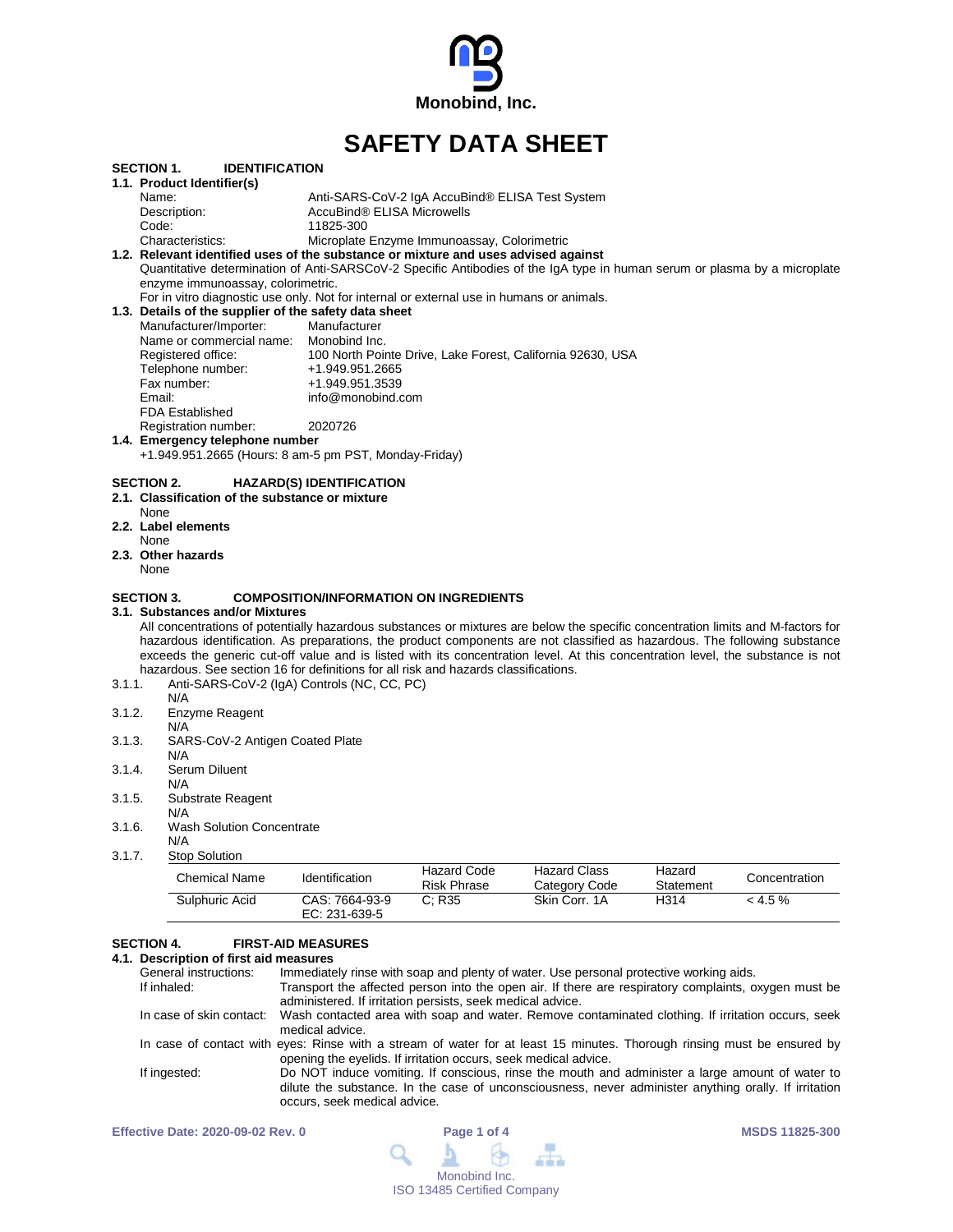- **4.2. Most important symptoms and effects, both acute and delayed** No data available
- **4.3. Indication of any immediate medical attention and special treatment needed** No data available

## **SECTION 5. FIRE-FIGHTING MEASURES**

- **5.1. Extinguishing media**
	- Carbon dioxide, dry powder, foam, water
- **5.2. Special hazards arising from the substance or mixture** None
- **5.3. Advice for firefighters**

Wear appropriate personal protective equipment and clothing. Wear self-contained breathing apparatus, if necessary.

## **SECTION 6. ACCIDENTAL RELEASE MEASURES**

- **6.1. Personal precautions, protective equipment and emergency procedures**
- Avoid contact with skin and eyes. Wear suitable personal protective clothing.
- **6.2. Environmental precautions**
- Avoid penetration into sewerage systems, surface and ground water. Avoid soil pollution.
- **6.3. Methods and material for containment and cleaning up** Cover with suitable absorbing material. After removing the substance, rinse the spot of spilling thoroughly with water and soap. Dispose of waste according to all federal, state, and local regulations.
- **6.4. Reference to other sections**

See Section 8 for personal protective equipment. See Section 13 for appropriate disposal methods.

## **SECTION 7. HANDLING AND STORAGE**

**7.1. Precautions for safe handling**

Avoid spills. Avoid contact with skin, eyes and clothing. Use suitable protective means to work with the substance. Use in a well-ventilated area. Follow good manufacturing practices when using product. Do not drink, smoke, or eat in work areas.

## **7.2. Conditions for safe storage, including any incompatibilities**

#### Kit and unopened components:

- Store at temperatures between  $+ 2$  and  $+ 8$  °C in a dry and dark place until expiration date.
- 7.2.2. Opened components:

Opened reagents are stable for sixty (60) days when stored at 2-8 °C.

- 7.2.3. For prepared reagents (see product insert):
	- Diluted wash buffer should be stored at room temperature (2-30 °C) for up to 60 days.

Working substrate solution should be stored at 2-8 °C and is stable for one (1) year.

Diluted serum diluent solution should be stored at 2-8 °C and is stable for up to 60 days.

## **7.3. Specific end uses**

Product procedure should be performed by a skilled individual or trained professional for in vitro diagnostic use only.

### **SECTION 8. EXPOSURE CONTROL/PERSONAL PROTECTION**

- **8.1. Control parameters**
	- No substances with occupational exposure limits.

## **8.2. Exposure controls**

Safety glasses or goggles with side shields recommended

Wash Solution Concentrate:  $8.8 \pm 0.2$ 

- 8.2.2. Skin protection: Compatible protective gloves recommended. Wash hands after properly removing and disposing of gloves.
- Other skin protection: Laboratory coats are recommended.<br>
Respiratory protection: No respiratory protection is required
- 8.2.3. Respiratory protection: No respiratory protection is required. Use product in rooms enabling good ventilation. If local exhaustion is necessary, general (forced) exhaustion is recommended. 8.2.4. Thermal hazards:
- 

## **SECTION 9. PHYSICAL AND CHEMICAL PROPERTIES**

## **9.1. Information on basic physical and chemical properties**

Appearance: Physical state (at 20 °C)

| $\frac{1}{1}$ iiyəndi ətatç $\frac{1}{1}$ at $\frac{2}{1}$ |                                                                                                  |
|------------------------------------------------------------|--------------------------------------------------------------------------------------------------|
| Liauid:                                                    | Controls, Enzyme Reagent, Diluent, Wash Solution Concentrate, Substrate Solutions, Stop Solution |
| Solid:                                                     | Microtiter strips                                                                                |
| Colour                                                     |                                                                                                  |
| Yellow:                                                    | Controls                                                                                         |
| Orange:                                                    | Enzyme Reagent, Diluent                                                                          |
| Clear:                                                     | Stop, Substrates, Wash                                                                           |
| Odour:                                                     | <b>Odourless</b>                                                                                 |
| Odour threshold:                                           | Not applicable                                                                                   |
| pH value:                                                  | Stop solution: $<$ 3                                                                             |
|                                                            | Controls: $7.4 \pm 0.2$                                                                          |
|                                                            | Enzyme: $7.3 \pm 0.2$                                                                            |
|                                                            | SARS-CoV-2 Antigen Wells: $7.5 \pm 0.2$                                                          |
|                                                            | Serum Diluent: $7.4 \pm 0.2$                                                                     |
|                                                            |                                                                                                  |

 $9.1.2.$ <br> $9.1.3.$ 

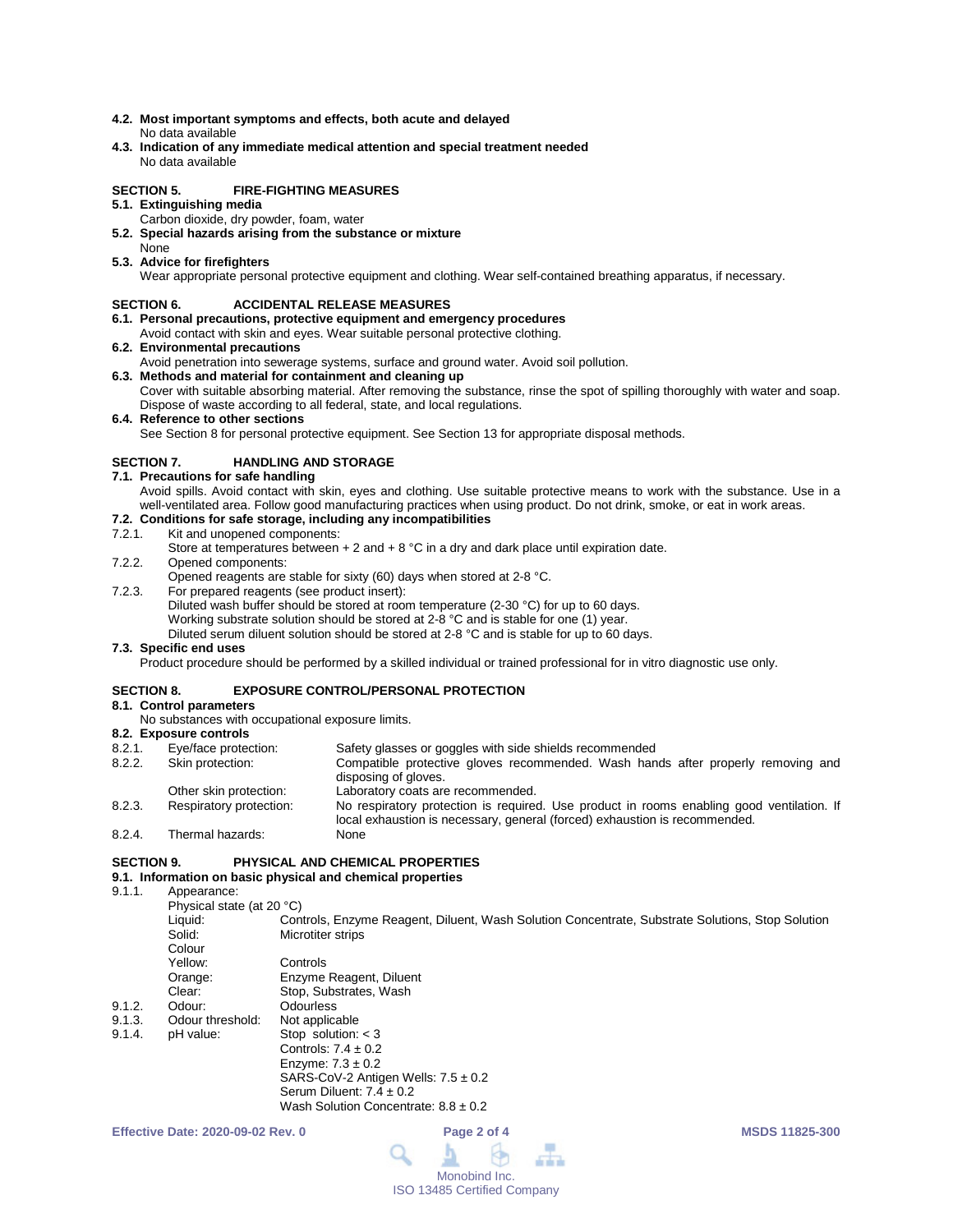#### Substrate Reagent N: 3.2 ± 0.2

- 
- 9.1.5. Melting point/freezing point: Not determined<br>9.1.6. Initial boiling point/ boiling range: Not determined 9.1.6. Initial boiling point/ boiling range:<br>9.1.7. Flash point: Not applicable
- 9.1.7. Flash point: Not applicable<br>9.1.8. Evaporation rate: Not determined
- 
- 9.1.8. Evaporation rate: Not determined<br>9.1.9. Flammability (solid, gas): Not flammable 9.1.9. Flammability (solid, gas):<br>9.1.10. Upper/lower flammability
- 9.1.10. Upper/lower flammability or explosive limits: Not applicable<br>9.1.11. Vapour pressure: Not determined
- 9.1.11. Vapour pressure: Not determined<br>9.1.12. Vapour density: Not determined
- 9.1.12. Vapour density: Not determined<br>9.1.13. Relative density: Not determined
- Relative density:
- 9.1.14. Solubility: Water soluble
- 9.1.15. Partition coefficient: n-octanol/water: Not determined<br>9.1.16. Auto-ignition temperature: Not applicable
- 9.1.16. Auto-ignition temperature:<br>9.1.17. Decomposition temperature
- 9.1.17. Decomposition temperature: Not determined<br>9.1.18. Viscosity: Not determined
- 
- 9.1.18. Viscosity: Not determined<br>9.1.19. Explosive properties: None
- 9.1.19. Explosive properties: None<br>9.1.20. Oxidising properties: Not determined Oxidising properties:
- **9.2. Other information**
	- None

### **SECTION 10. STABILITY AND REACTIVITY**

**10.1.Reactivity**

No known reactivity hazards associated with product

**10.2.Chemical stability**

Stable under recommended storage conditions

- **10.3.Possibility of hazardous reactions**
- No hazardous polymerization
- **10.4.Conditions to avoid**
- Excessive heat and light
- **10.5.Incompatible materials**
	- Acids
- **10.6.Hazardous decomposition products** Not determined
- 

## **SECTION 11. TOXICOLOGICAL INFORMATION:**

**11.1.Information on toxicological effects**

## 11.1.1. Acute toxicity:<br>11.1.2. Skin corrosion/irritation: Not determined

- 11.1.2. Skin corrosion/irritation: Not determined<br>11.1.3. Serious eve damage/irritation: Not determined
- 11.1.3. Serious eye damage/irritation: Not determined<br>11.1.4. Respiratory or skin sensitisation: Not determined
- 11.1.4. Respiratory or skin sensitisation: Not determined<br>11.1.5. Germ cell mutagenicity: Not determined
- 11.1.5. Germ cell mutagenicity:<br>11.1.6. Carcinogenicity:
- 

No component of this product present at levels  $\geq 0.1\%$  is identified as probable, possible or confirmed human carcinogen by NTP (National Toxicology Program), IARC (International Agency for Research on Cancer), or OSHA (Occupational Safety & Health Administration)

- 
- 11.1.7. Reproductive toxicity: Not determined<br>11.1.8. STOT-single exposure: Not determined 11.1.8. STOT-single exposure: Not determined
- 11.1.9. STOT-repeated exposure: Not determined<br>11.1.10. Aspiration hazard: Not determined
- 11.1.10. Aspiration hazard:
- 11.1.11. Information on likely routes of exposure:

| If ingested:          | No known health effects |
|-----------------------|-------------------------|
| If inhaled:           | No known health effects |
| If contact with skin: | No known health effects |
| If contact with eyes: | No known health effects |

#### 11.1.12. Symptoms related to the physical, chemical, and toxicological characteristics: None after short or long-term exposure

#### **SECTION 12. ECOLOGICAL INFORMATION**

#### **12.1.Toxicity**

- Not determined.
- **12.2.Persistence and degradability**
- Not determined
- **12.3.Bioaccumulative potential**
- Not determined
- **12.4.Mobility in soil**
- Not determined
- **12.5.Results of PBT and vPvB assessment** Not determined
- **12.6.Other adverse affects**
- Not determined